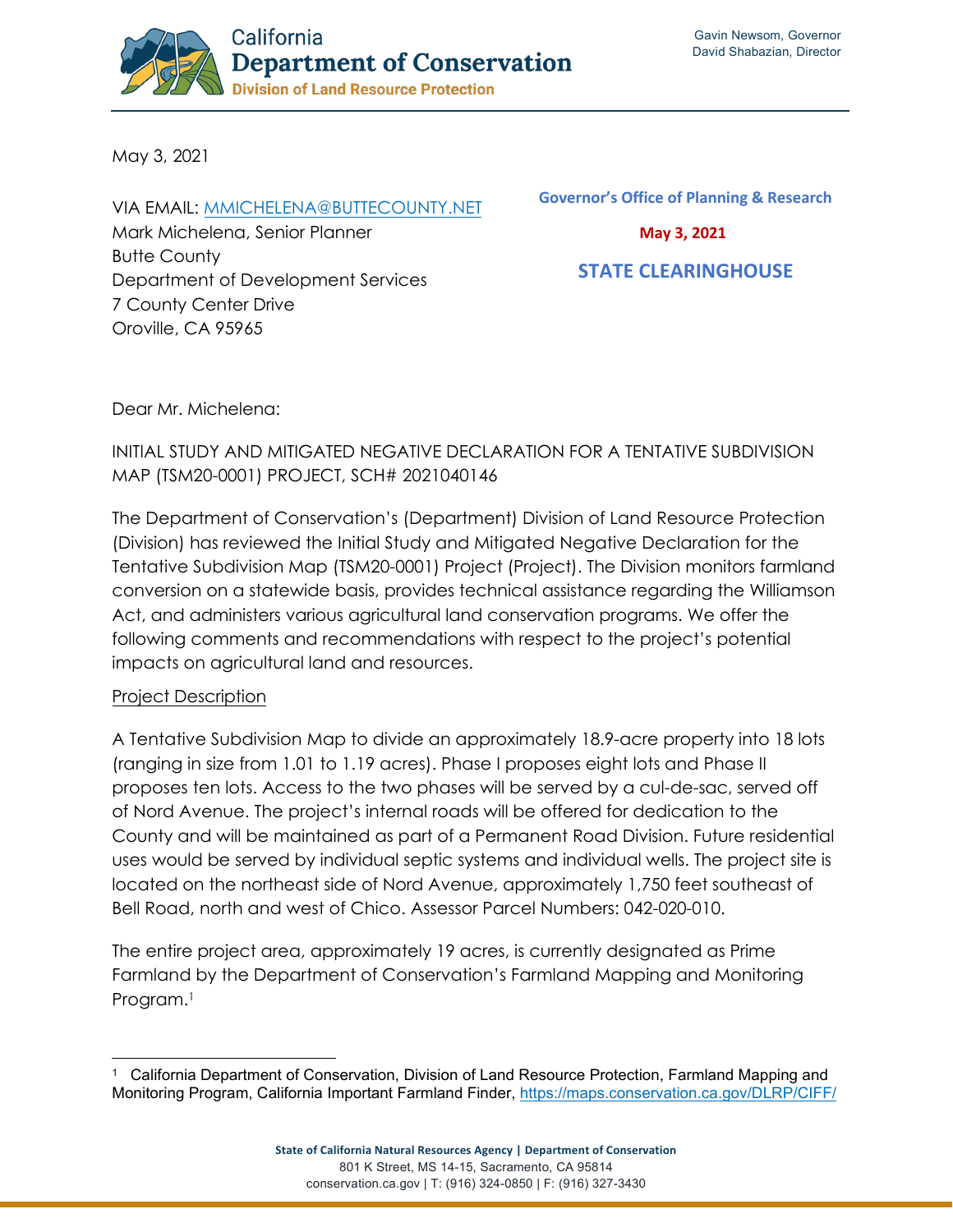### Department Comments

Although conversion of agricultural land is often an unavoidable impact under CEQA analysis, feasible alternatives and/or feasible mitigation measures must be considered. In some cases, the argument is made that mitigation cannot reduce impacts to below the level of significance because agricultural land will still be converted by the project, and therefore, mitigation is not required. However, reduction to a level below significance is not a criterion for mitigation under CEQA. Rather, the criterion is feasible mitigation that lessens a project's impacts. As stated in CEQA guidelines, mitigation may include, "Compensating for the impact by replacing or providing substitute resources or environments, including through permanent protection of such resources in the form of conservation easements."[2](#page-1-0)

The conversion of agricultural land represents a permanent reduction in the State's agricultural land resources. As such, the Department advises the use of permanent agricultural conservation easements on land of at least equal quality and size as compensation for the loss of agricultural land. Conservation easements are an available mitigation tool and considered a standard practice in many areas of the State. The Department highlights conservation easements because of their acceptance and use by lead agencies as an appropriate mitigation measure under CEQA and because it follows an established rationale similar to that of wildlife habitat mitigation.

Mitigation via agricultural conservation easements can be implemented by at least two alternative approaches: the outright purchase of easements or the donation of mitigation fees to a local, regional, or statewide organization or agency whose purpose includes the acquisition and stewardship of agricultural conservation easements. The conversion of agricultural land should be deemed an impact of at least regional significance. Hence, the search for replacement lands should not be limited strictly to lands within the project's surrounding area.

A source that has proven helpful for regional and statewide agricultural mitigation banks is the California Council of Land Trusts. They provide helpful insight into farmland mitigation policies and implementation strategies, including a guidebook with model policies and a model local ordinance. The guidebook can be found at:

### [http://www.calandtrusts.org/resources/conserving-californias-harvest/](https://www.calandtrusts.org/wp-content/uploads/2014/03/conserving-californias-harvest-web-version-6.26.14.pdf)

Of course, the use of conservation easements is only one form of mitigation that should be considered. Any other feasible mitigation measures should also be considered.

<span id="page-1-0"></span><sup>2</sup> California Code of Regulations, Title 14, Division 6, Chapter 3, Article 20, Section 15370(e), [https://govt.westlaw.com/calregs/Document/I07DD0C819A19416D9A128AAC4B52ADD9?viewType=Full](https://govt.westlaw.com/calregs/Document/I07DD0C819A19416D9A128AAC4B52ADD9?viewType=FullText&originationContext=documenttoc&transitionType=CategoryPageItem&contextData=(sc.Default)) [Text&originationContext=documenttoc&transitionType=CategoryPageItem&contextData=\(sc.Default\)](https://govt.westlaw.com/calregs/Document/I07DD0C819A19416D9A128AAC4B52ADD9?viewType=FullText&originationContext=documenttoc&transitionType=CategoryPageItem&contextData=(sc.Default))